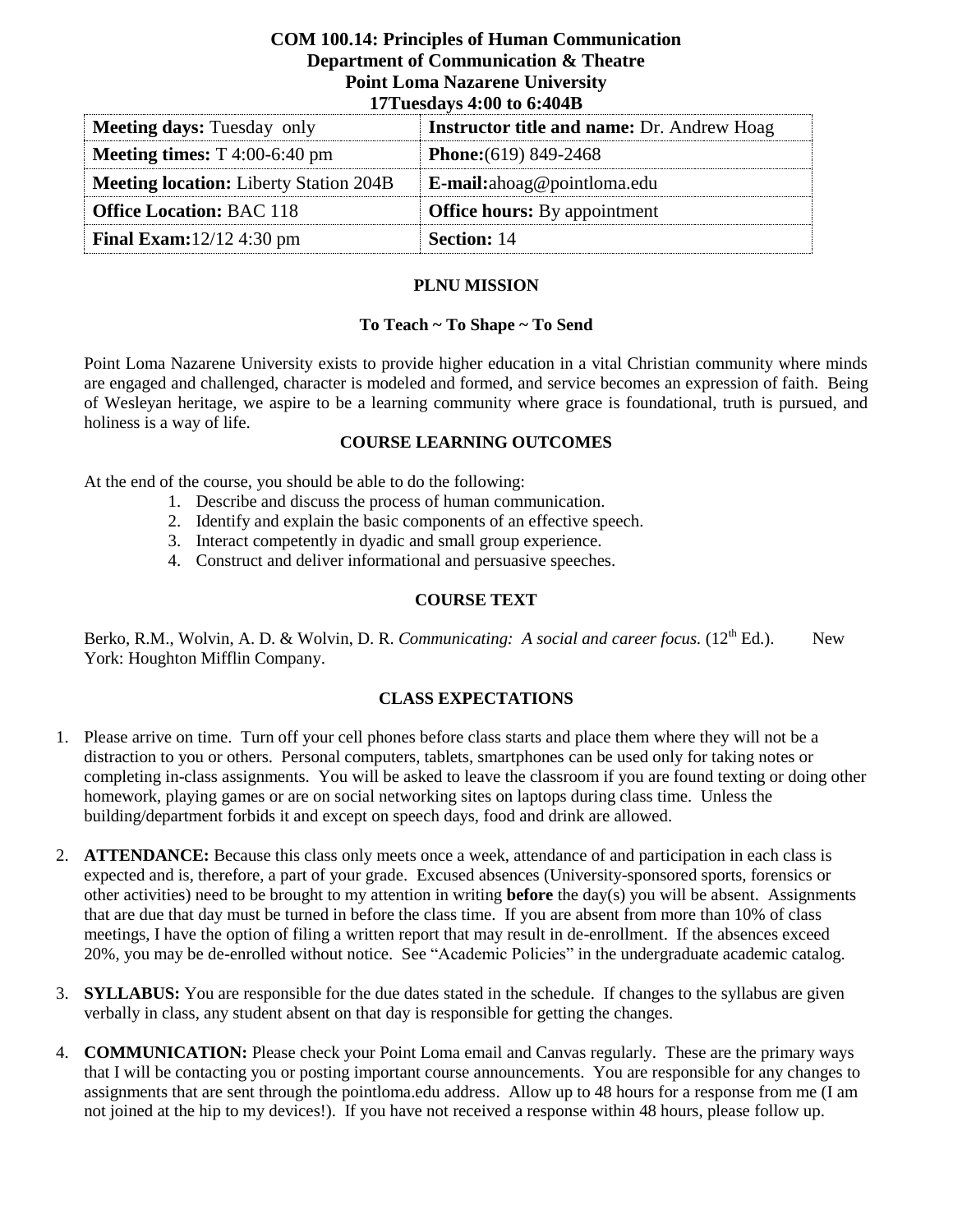- 5. **QUIZZES** will be given each class on the chapters and material assigned that week, as indicated on the syllabus. Make-ups will not be given unless you make prior arrangements with me.
- 6. **FINAL EXAMINATIONS** are scheduled on Tuesday December 12, 2017. No accommodations for early examinations or alternative days are allowed per university policy. The final examination schedule is posted on the "Class Schedules" site.
- 7. **ASSIGNMENT SUBMISSIONS**: All work is due by class time on the day indicated on the assignment requirement sheet and on the schedule (unless I indicate otherwise in class and on Canvas). If you turn in an assignment after the due date indicated on the syllabus, there will be a 5 point deduction for each day the assignment is late. There is no distinction between "excused" and "unexcused" assignments.
- 8. **SPEECHES:** You must be ready to deliver your speeches on your assigned day. If there are extenuating circumstances (medical or family emergencies, PLNU team games/activities), you may prearrange to exchange speech days with another student if prior notice is given to the instructor. I am not responsible for finding another student to switch with you.
- 9. **ACADEMIC HONESTY POLICY:** At PLNU, we want you to exhibit integrity in your work. If you reference another person, give them credit. If credit isn't given, it demonstrates academic irresponsibility and reflects disrespect for your community and yourself. As stated in the university catalogue: "Academic dishonesty is the act of presenting information, ideas, and/or concepts as one's own when in reality they are the results of another person's creativity and effort. Such acts include plagiarism, copying of class assignments, and copying or other fraudulent behavior on examinations. A faculty member who believes a situation involving academic dishonesty has been detected may assign a failing grade for a) that particular assignment or examination, and/or b) the course."
- 10. **ACADEMIC ACCOMMODATIONS**: Students requiring special accommodations on the basis of physical, learning or psychological disability for this class are required to file documentation with the Disability Resource Center (in the Bond Academic Center). The DRC will write me with recommendations as to how to meet the individual needs of the student. Please contact Pat Curley within the first two weeks of the term so as to give accommodations as early as possible.
- 11. **FERPA POLICY:** In compliance with federal law, neither PLNU student ID nor social security number should be used in publicly posted grades or returned sets of assignments without written permission from the student. This class will meet the federal requirements by distributing all grades and papers individually. Also in compliance with FERPA, you will be the only person given information about your progress in this class unless you have designated others to receive it in the "Information Release" section of the student portal. See 'Policy Statements' in the undergrad student catalog.

| Grade Breakdown:                                 | Sample grade scale: |
|--------------------------------------------------|---------------------|
| Major Speeches: 30% (3 at 10% each)<br>$\bullet$ | $A=93-100$          |
| Mini Speeches: 5%<br>$\bullet$                   | $A = 92 - 90$       |
| Written Assignments: 15%<br>$\bullet$            | $B + = 87 - 89$     |
| Reading Quizzes: 10%<br>$\bullet$                | $B = 83 - 86$       |
| Final Exam: 20%<br>$\bullet$                     | $B = 80 - 82$       |
| Attendance/Participation: 20%<br>$\bullet$       | $C+=77-79$          |
|                                                  | $C=73-76$           |
|                                                  | $C = 70-72$         |
|                                                  | $D+=67-69$          |
|                                                  | $D=63-66$           |
|                                                  | $D = 60 - 62$       |
|                                                  | $F=0-59$            |

# **GRADING**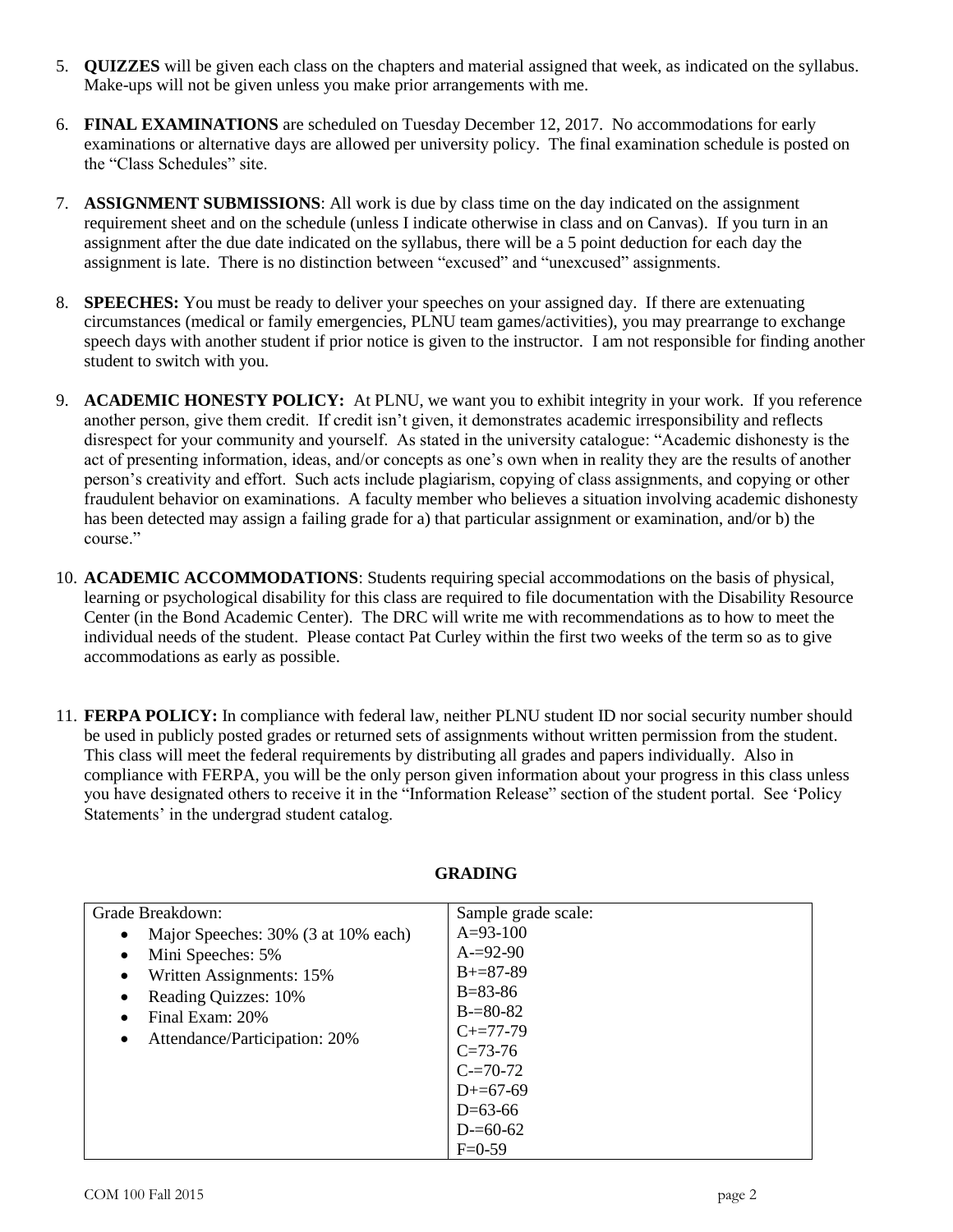### **ASSIGNMENTS**

- **READING QUIZZES:** Each quiz has 10 questions with each question worth one (1) point each. The quizzes will cover the material of the text, whether or not the material was covered in class. I do not assign pop quizzes, so we will be made aware of each quiz ahead of time.
- **WRITTEN ASSIGNMENTS:** There are only a few written assignments planned for this course. The purpose of the written assignments are to help you analyze certain communication concepts and to think critically about them. Requirements for each assignment will be distributed well ahead of the due date.
- **SPEECHES/PRESENTATIONS** make up the bulk of the semester grade. Each speech assignment has an accompanying list of requirements (see Canvas for detailed instructions) and will be graded on two different components: the content outline and the delivery.

For the speech outline, I will be looking for fulfillment of the stated requirements, including, but not limited to: complete and logical articulation of the main ideas of the speech, well-researched support of the main ideas, critical thinking and analysis of your research, coherent organization and correct formatting as outlined below.

For the delivery of the speech, I look for application of the speech delivery concepts presented in class and in the textbook, evidence of rehearsal of the speech and, for each speech after the first major speech, improvement in delivery style. I take many notes during your presentations, most of which are suggestions for improvement.

**PARTICIPATION** is one of the key components in a course such as COM 100. Participation includes, but is not limited to, volunteering points of view in class discussions, engaging in active listening of fellow students, refraining from texting, surfing the Internet on laptops, napping, or other activities unrelated to the class. If you are found consistently not participating, points will be deducted from the total participation grade, at my discretion, for each infraction after the first warning.

# **ASSIGNMENT STYLE & FORMATTING**

All speech outlines, the final paper and assignments are to be typed, double-spaced, using Times New Roman, 12 pt. font, with 1" margins. Speech outlines are required to use APA formatting for source citations and bibliographies.

Please refer to [www.apa.org,](http://www.apa.org/)<http://owl.english.purdue.edu/owl/section/2/10/> or your friendly local librarian for help with paper formatting.

| Name<br>Date            |
|-------------------------|
| <b>Assignment Title</b> |
|                         |
|                         |
|                         |
|                         |
|                         |
|                         |



#### **CLASS SCHEDULE**

| Date | Topic(s)        | $\text{Assignment}(s)/\text{Readings}$<br>Due | <b>Homework</b>        |
|------|-----------------|-----------------------------------------------|------------------------|
| 9/5  | Welcome & Class | We will cover Chapters 1                      | Speech of Introduction |